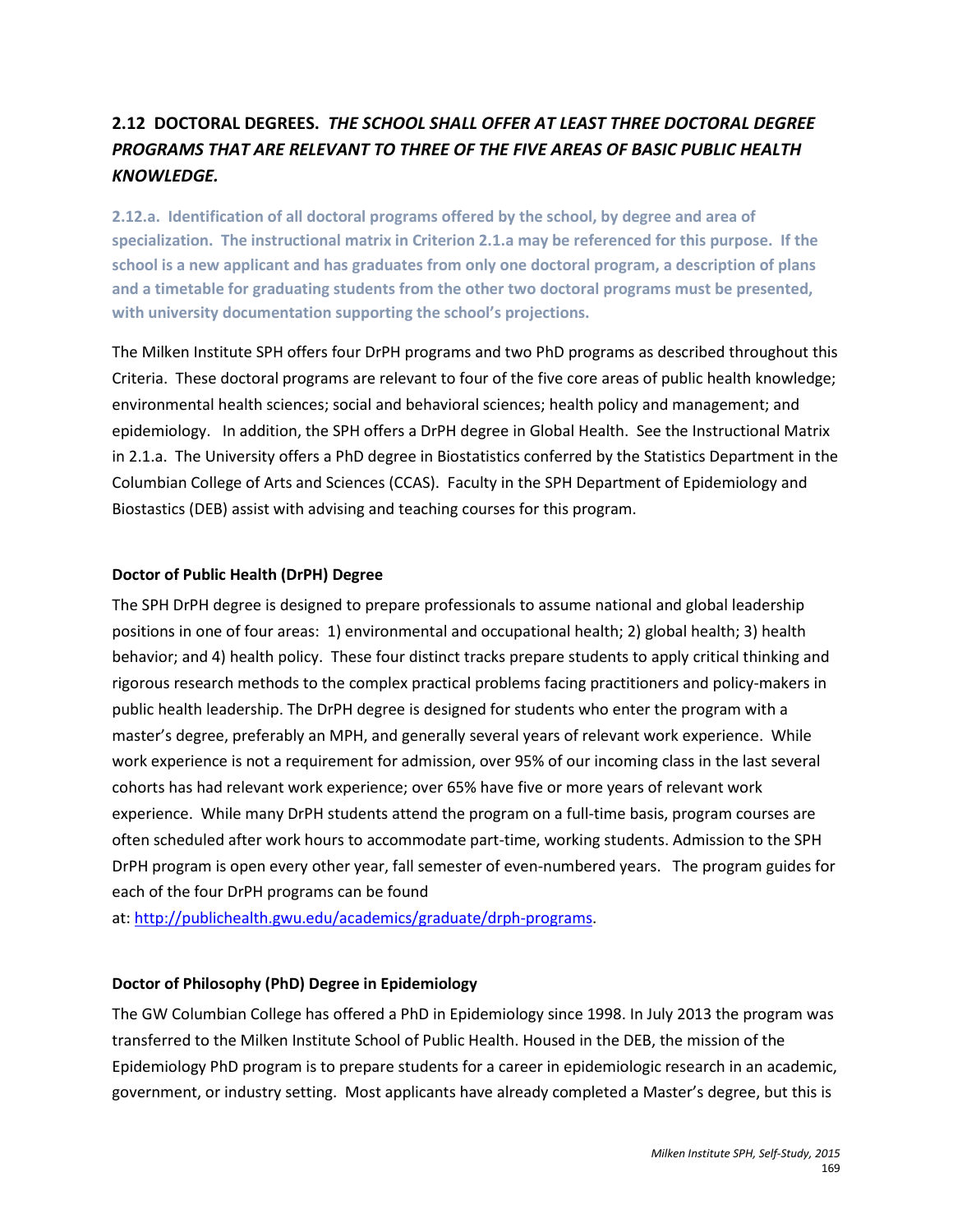not required. Most matriculating students work part-time or full-time and pursue their degree on a part-time basis, attending classes in the afternoon and evenings. The PhD in Epidemiology program reviews and admits applicants annually.

The goals of the PhD program in Epidemiology are to ensure graduates: 1) gain knowledge across a wide range of epidemiologic and biostatistical theories and methods; 2) gain specific knowledge of epidemiology in one or more of the following areas: infectious disease, chronic disease, environmental and occupational health, or physical activity; 3) understand general and specialized advanced epidemiologic concepts; 4) understand how to apply statistical methods to biological/biomedical sciences and health services; 5) understand and abide by guidelines for ethical treatment of research participants; 6) conduct and analyze data from a research study; and 7) disseminate research findings to scientific and lay audiences. The guide for the program can be found at: [http://publichealth.gwu.edu/programs/epidemiology-phd.](http://publichealth.gwu.edu/programs/epidemiology-phd)

# **Doctor of Philosophy (PhD) in Social and Behavioral Sciences in Public Health**

This new doctoral program will welcome its first cohort in the fall of 2016. The program guide for this program can be found at: [http://publichealth.gwu.edu/programs/social-and-behavioral-sciences-phd.](http://publichealth.gwu.edu/programs/social-and-behavioral-sciences-phd) As per the letter from CEPH dated September 10, 2015, the SPH will present this program during the site visit.

# **2.12.b. Description of specific support and resources available to doctoral students including traineeships, mentorship opportunities, etc.**

The SPH offers Graduate Assistant (GA) and Graduate Research Assistant (GRA) positions to select fulltime students within our DrPH and PhD programs. The current GA package includes 18 credits of tuition support, a stipend of \$17,000.00, and a payment for services of \$5,000.00 per academic year. The school offers a total of eight GA packages to selected DrPH students with two students per program area receiving a position. Four additional GA packages can be awarded between the PhD in Epidemiology and the PhD in Social and Behavioral Sciences. GAs serve as teaching assistants for two courses per semester, primarily for school core courses or department-specific required courses. In addition to these instruction-based GA positions, the school offers additional GA and GRA positions depending on their availability within funded projects. GRA positions provide a combination of tuition-support and salary payments that is similar to the level of support provided by GA positions. Exact funding levels for GRA positions are determined at the time of hire and based on the parameters of the associated funded project. GRA positions emphasize the production of generalizable knowledge and do not require service as a teaching assistant within the classroom.

The SPH has recently received several generous gifts that now enable us to offer more competitive scholarship packages to support doctoral students. Currently, the Milken Scholars program provides scholarship funding that is equivalent to 36 credit hours of support distributed over two academic years.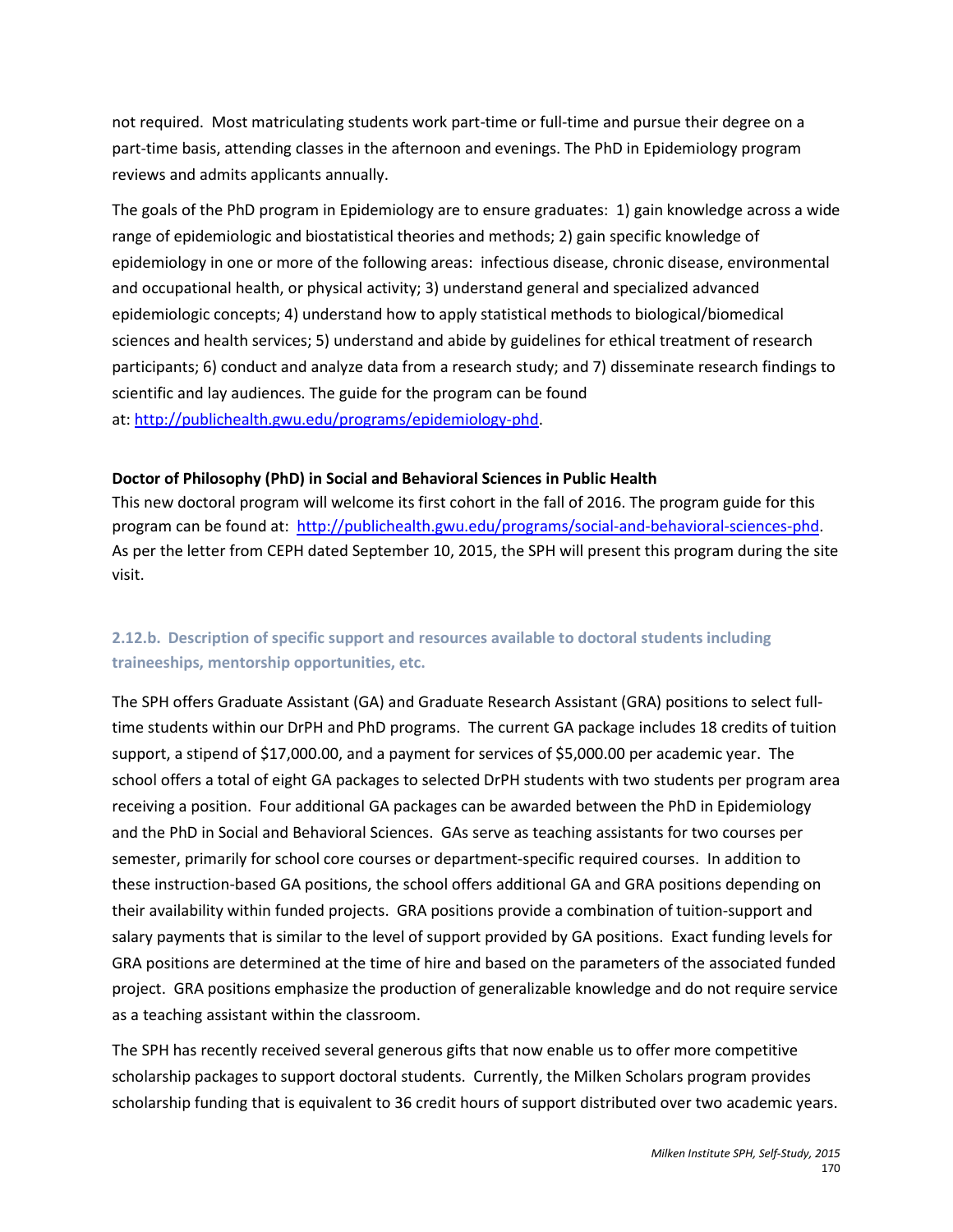Four doctoral students received a designation as a Milken Scholar in the 2015-2016 academic year, and current budget projections indicate that the SPH will be in a position to maintain support for four new Milken Scholars per academic year. In addition to formal designations as Milken Scholars, the School offers financial support to supplement the funding for Gates Scholars and to provide financial support during the dissertation process. Detailed information about dollar amounts that the School provides for doctoral students can be found in Criteria 1.1.d: Outcomes Measures.

The school has numerous mentorship opportunities available for doctoral students, given both its substantial research portfolio and its location in the heart of Washington, DC. DrPH and PhD students frequently participate in research projects that provide outstanding learning and mentorship experiences as well as publication opportunities. DrPH and PhD students also enjoy ample opportunities to develop their professional experience. For example, most matriculating Epidemiology PhD students work in the DC metro area in government agencies (e.g., NIH, HHS, DOD), independent consulting firms (e.g., Emmes, RTI), or other health-related organizations where they gain research experience and future employment opportunities.

**2.12.c. Data on student progression through each of the school's doctoral programs, to include the total number of students enrolled, number of students completing coursework and number of students in candidacy for each doctoral program. See CEPH Template 2.12.1.** 

|                                                   | DrPH-2012-13 | DrPH-2013-14 | DrPH 2014-15 |
|---------------------------------------------------|--------------|--------------|--------------|
|                                                   |              |              |              |
| # Newly Admitted (Fall)                           | 21           | 0            | 21           |
| # Currently Enrolled- (Fall)                      | 61           | 54           | 70           |
| # Completed Coursework                            | 22           | 17           | 3            |
| # Advanced to candidacy                           | 21           | 17           | 3            |
| l# Graduated                                      | 6            | 4            | 9            |
|                                                   |              |              |              |
|                                                   | PhD 2012-13* | PhD-2013-14  | PhD 2014-15  |
|                                                   |              |              |              |
| # Newly Admitted (Fall)                           | N/A          | 3            | 4            |
| # Currently Enrolled- (Fall)                      | N/A          | 25           | 24           |
| # Completed Coursework                            | N/A          | 3            | 5            |
| # Advanced to candidacy                           | N/A          | 3            | 3            |
| l# Graduated                                      | N/A          |              | 4            |
|                                                   |              |              |              |
| *Note: PhD program was not part of SPH in 2012-13 |              |              |              |

#### **CEPH Data Template 2.12.1.: Doctoral Student Data**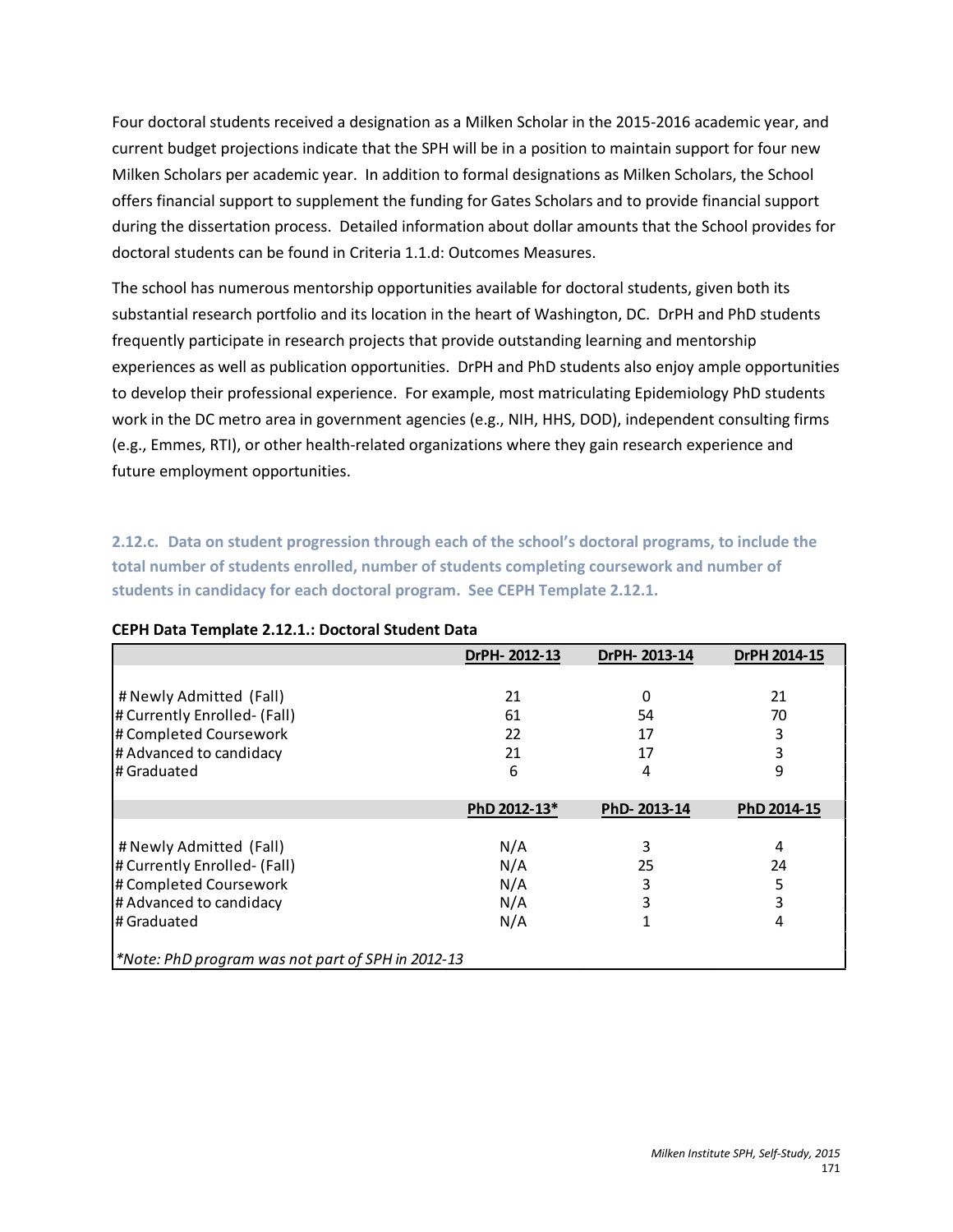**2.12.d. Identification of specific coursework, for each degree, that is aimed at doctoral-level education.**

#### **DrPH Program**

The 20-credit core foundational courses for the four DrPH programs are all doctoral level courses (8000 level). An additional four Leadership credits are required; PUBH 8413- *Research Leadership* and PUBH 8415- *Instructional Leadership*. Also, upon successful completion of the comprehensive exam, all DrPH students are required to take a two credit course, PUBH 8422- *Advanced Health Care and Public Health Research Design*. Here the doctoral candidates develop a draft dissertation proposal and prepare to defend it. The program also requires six to nine dissertation credits. Additionally, each DrPH student is required to take two Advanced Seminar courses (six credits) within their specialty area (EOH, GH, HB, or HP). Of the 48 credits required to complete the DrPH program, 32 credits, plus dissertation credits, are at the doctoral level. Transfer credits are not accepted toward the DrPH degree. DrPH students take elective credits, based on their individual interests, to earn 48 credits. Below is an outline of the required doctoral level coursework:

| <b>REQUIRED PROGRAM TOTAL = 48 credits</b>                                   |         |                                                                         |  |
|------------------------------------------------------------------------------|---------|-------------------------------------------------------------------------|--|
| <b>Required Foundational/Methods Courses (20 credits)</b>                    |         |                                                                         |  |
| Course                                                                       | Credits | Title                                                                   |  |
| PubH 8401                                                                    | 3       | Foundations of Public Health Leadership and Practice - Doctoral Seminar |  |
| <b>PubH 8402</b>                                                             | 2       | Leadership in Public Health Practice and Policy                         |  |
| <b>PubH 8416</b>                                                             | 3       | <b>Study Design and Evaluation</b>                                      |  |
| PubH 8417                                                                    | 3       | <b>Qualitative Research Methods and Analysis</b>                        |  |
| PubH 8418                                                                    | 3       | <b>Applied Statistical Analysis</b>                                     |  |
| PubH 8419                                                                    | 3       | Measurement in Public Health and Health Services Research               |  |
| PubH 8420                                                                    | 3       | Advanced Analysis and Dissemination                                     |  |
| Required Advanced Seminars (6 credits)-specific to each specialty field area |         |                                                                         |  |
| <b>Professional Leadership Courses (4 credits)</b>                           |         |                                                                         |  |
| PubH 8413                                                                    | Varies  | Research Leadership                                                     |  |
| PubH 8415                                                                    | Varies  | Instructional Leadership (2 credits required)                           |  |
| <b>Required Dissertation Prep and Dissertation Credits (8-11 Credits)</b>    |         |                                                                         |  |
| <b>PubH 8422</b>                                                             | 2       | Advanced Health Care and Public Health Research Design                  |  |
| PubH 8423                                                                    | $6-9$   | Dissertation Research                                                   |  |

**Table 2.12.d.1: DrPH Program- Required Curriculum** *(electives not included)*

#### **PHD Epidemiology**

The Epidemiology PhD is a 72-credit program. Almost all students enter the program with a master's degree and may transfer up to 24 credits toward the doctoral degree, leaving 48 credits in the SPH PhD curriculum. There are two tracks to follow in the PhD program.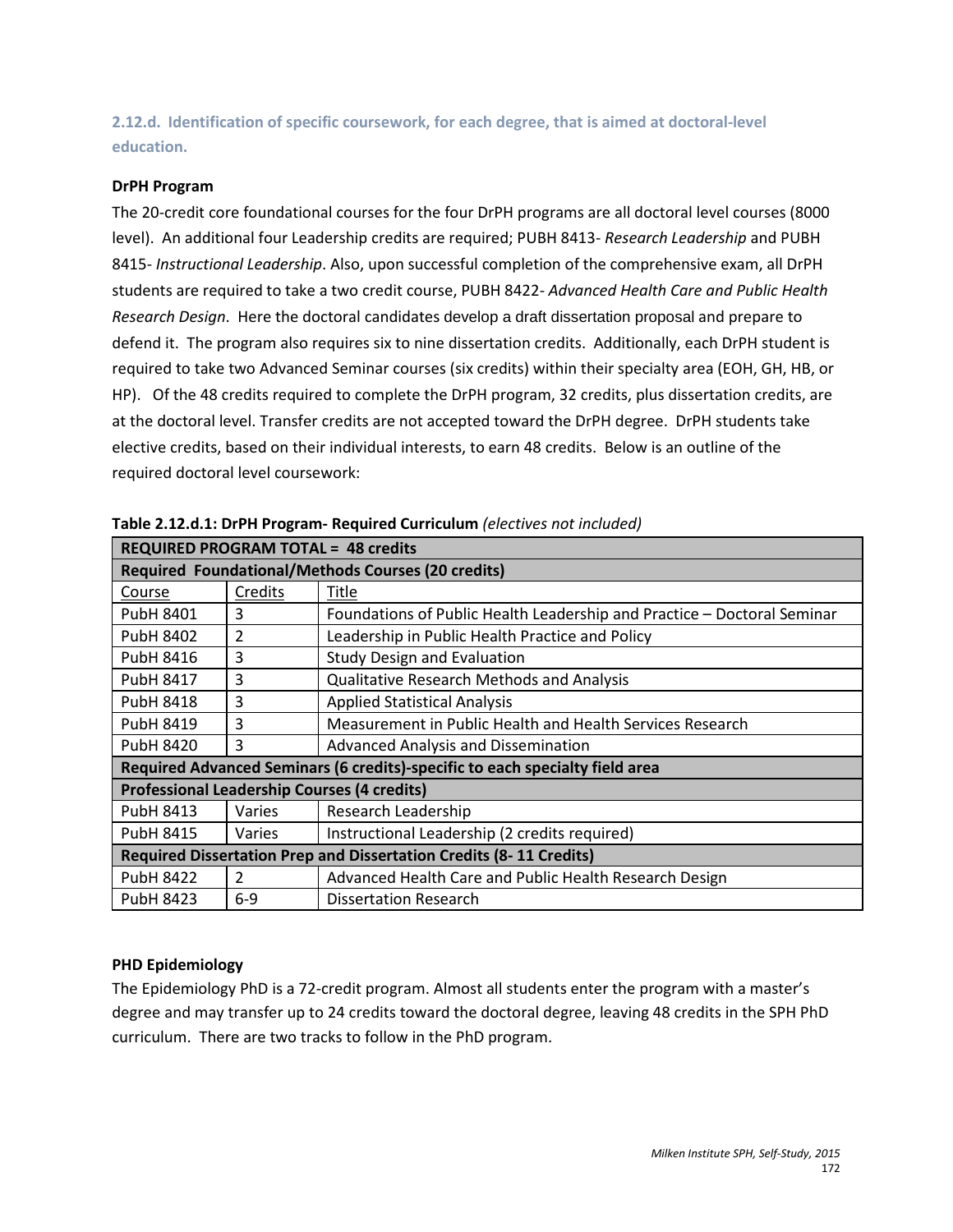# Overview:

- Core courses: 33 credits (Track A); 30 credits (Track B)
- Elective Courses: 15 credits (Track A); 18 credits (Track B)
- 3 credits consulting
- 12-21 credits dissertation research

|  | Table 2.12.d.2: PhD, Epidemiology Required Coursework |  |
|--|-------------------------------------------------------|--|
|--|-------------------------------------------------------|--|

|                               | <b>Required Public Health Core Courses (18 Credits)</b>                                                                 | <b>Credits</b>                   |  |
|-------------------------------|-------------------------------------------------------------------------------------------------------------------------|----------------------------------|--|
| PubH 6001                     | <b>Biological Concepts for Public Health</b>                                                                            | $\overline{2}$<br>$\overline{3}$ |  |
| PubH 6003                     | Principles and Practice of Epidemiology                                                                                 |                                  |  |
| PubH 6247                     | Design of Health Studies                                                                                                | 3                                |  |
|                               | <b>Basis for PhD General Comprehensive</b>                                                                              |                                  |  |
| PubH 6252                     | <b>Advanced Epidemiologic Methods</b>                                                                                   | $\overline{3}$                   |  |
|                               | <b>Basis for PhD General Comprehensive</b>                                                                              | 3                                |  |
| PubH 8419                     | Measurement in Public Health and Health Services                                                                        |                                  |  |
|                               | <b>Basis for PhD General Comprehensive</b>                                                                              |                                  |  |
|                               | And either combination of the following for a total of 4 credits:                                                       | $\overline{2}$                   |  |
| PubH 6299                     | Topics (Elective courses)                                                                                               |                                  |  |
|                               | And either:                                                                                                             |                                  |  |
| PubH 6004                     | Environmental & Occupational Health in a Sustainable World<br>$-0r-$                                                    | $\overline{2}$<br>$\overline{c}$ |  |
| PubH 6007                     | Social & Behavioral Approaches to Public Health                                                                         |                                  |  |
|                               | $-OR-$                                                                                                                  |                                  |  |
| PubH 6299                     | Topics (Elective course)                                                                                                | $\mathbf{1}$                     |  |
|                               | And                                                                                                                     |                                  |  |
| PubH 6006                     | Management and Policy in Public Health                                                                                  | 3                                |  |
|                               | <b>Required Statistics Core Courses (12 - 15 Credits)</b>                                                               | <b>Credits</b>                   |  |
| <b>STAT 6210</b>              | Data Analysis                                                                                                           | 3                                |  |
| PubH 8365                     | Design of Medical Studies                                                                                               | $\overline{3}$                   |  |
| PubH 8366                     | <b>Biostatistical Methods</b>                                                                                           | $\overline{3}$                   |  |
|                               | <b>Basis for PhD General Comprehensive</b>                                                                              |                                  |  |
|                               | <b>OPTION A ONLY:</b>                                                                                                   |                                  |  |
| <b>STAT 6201</b>              | <b>Mathematical Statistics I</b>                                                                                        | 3                                |  |
| <b>STAT 6202</b>              | <b>Mathematical Statistics II</b>                                                                                       | $\overline{3}$                   |  |
|                               |                                                                                                                         |                                  |  |
|                               | <b>OPTION B ONLY:</b>                                                                                                   |                                  |  |
| PubH 8364                     | <b>Quantitative Methods</b>                                                                                             | 3                                |  |
| <b>Consulting (3 Credits)</b> |                                                                                                                         |                                  |  |
|                               | Note: May be waived by the Epidemiology Program Director, based on written documentation of prior equivalent            |                                  |  |
|                               | course work or relevant work experience. Waiver of the consulting course increases the total number of electives by the |                                  |  |
|                               | number of consulting credits waived.                                                                                    |                                  |  |
| PubH 6258                     | <b>Advanced Topics in Biostatistical Consulting</b>                                                                     | 1                                |  |
| PubH 6283                     | <b>Consulting Practicum</b>                                                                                             | $\overline{2}$                   |  |
|                               | <b>Dissertation Research (12-21 Credits)</b>                                                                            |                                  |  |
| PubH 8999                     | Dissertation Research for PhD Epidemiology Students                                                                     | Taken in                         |  |
|                               |                                                                                                                         | units of 3                       |  |
|                               |                                                                                                                         | credits                          |  |
|                               |                                                                                                                         |                                  |  |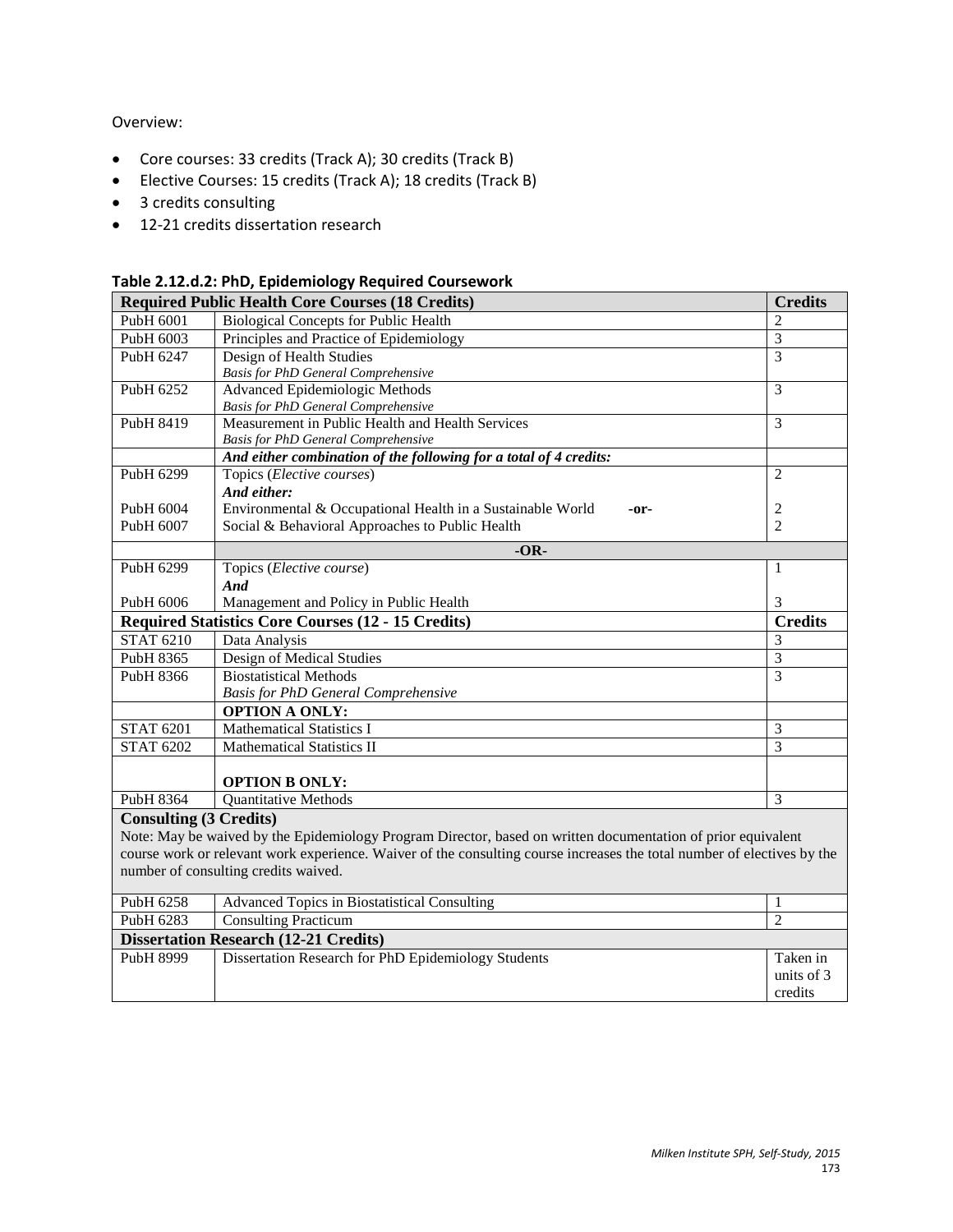Of the required courses, nine-to-twelve credits are doctoral (8000 level) courses. Currently, there are also numerous doctoral-level courses available to take as electives, such as courses in: Clinical Epidemiology and Decision Analysis; Cancer Epidemiology; Infections Disease Epidemiology; Epidemiology of HIV/AIDS; and Epidemiology Surveillance in Public Health. Students are also eligible to take doctoral courses offered in the SPH DrPH program or the GW Department of Statistics.

Students can choose to focus their PhD program in a particular area, such as Environmental Epidemiology. In this case, the student would be expected to take the following coursework for 15 of the elective credits:

- PUBH 6123- *Toxicology: Application for Public Health*;
- PUBH 6121- *Environmental & Occupational Epidemiology*;
- PUBH 6126 Assessment & Control/Environmental Hazards;
- PUBH 8411-Advanced Topics: Principles of Human Health Risk Science; and
- PUBH 8412- *Advanced Topics: Environmental and Occupational Health Research and Practice*.

Additionally, three consulting credits are required, but may be waived by the Program Director upon submission of written documentation of prior equivalent course work or relevant work experience. Waiver of the consulting course increases the total number of electives by the number of consulting credits waived.

# **PHD in Social and Behavioral Sciences in Public Health (SBS)**

The new PHD, SBS will be implemented with a strong doctoral level curriculum. The program is a 48 credit curriculum and does not accept any transfer credits. The requirements for this PhD includes a total of seven credits of dissertation/dissertation preparation; a new one-credit dissertation preparation course will be developed; and six-credits of dissertation research. In addition to the required curriculum, students take 14 elective credits to customize their program. The curriculum outline for this program is as follows: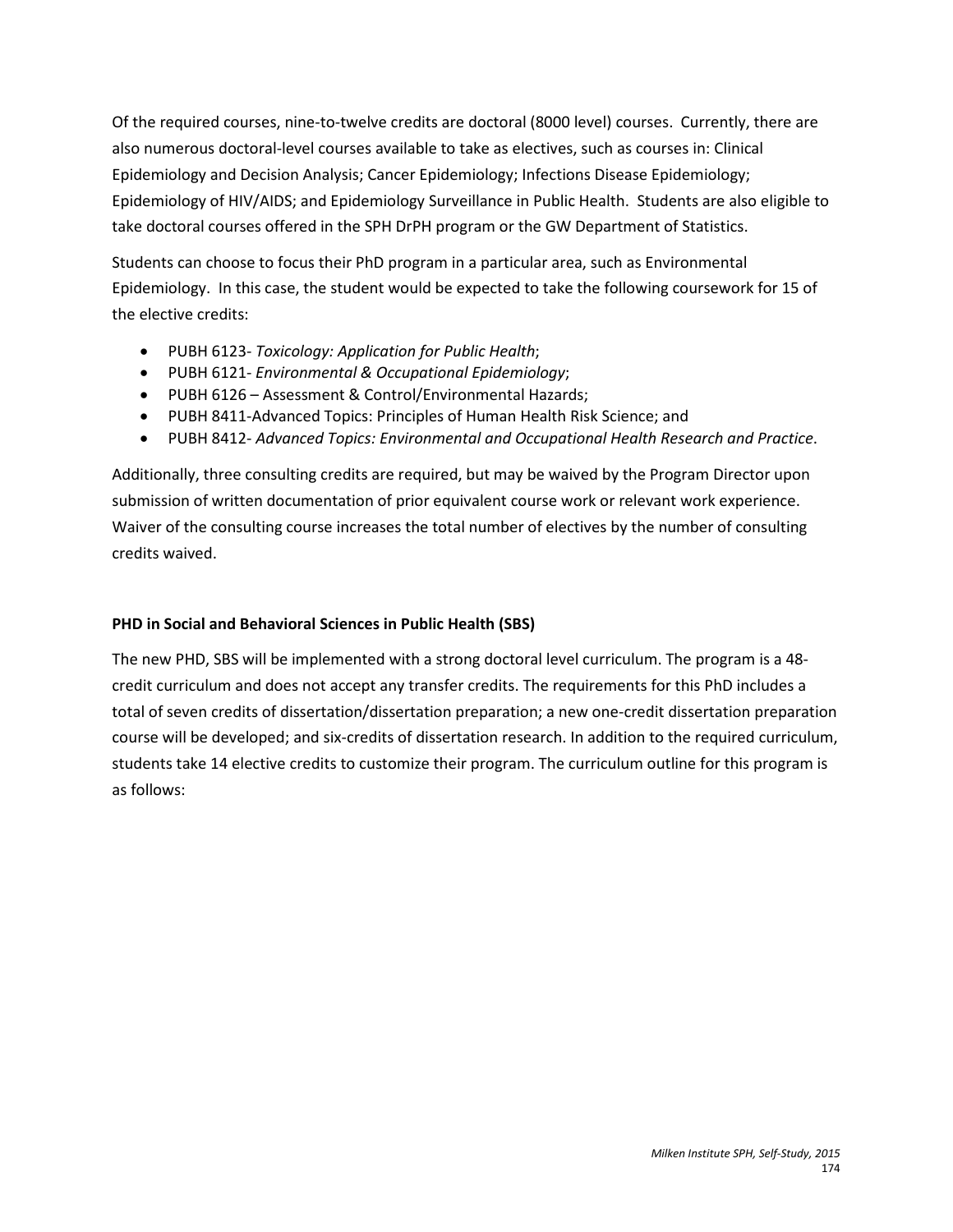| <b>Required Foundational Methods Courses (12 credits)</b>      |                          |                                                                                    |
|----------------------------------------------------------------|--------------------------|------------------------------------------------------------------------------------|
| Course                                                         | <b>Credits</b>           | <b>Title</b>                                                                       |
| <b>PubH 8416</b>                                               | 3                        | <b>Study Design and Evaluation</b>                                                 |
| <b>PubH 8417</b>                                               | 3                        | <b>Qualitative Research Methods and Analysis</b>                                   |
| <b>PubH 8418</b>                                               | 3                        | <b>Applied Statistical Analysis</b>                                                |
| PubH 8419                                                      | 3                        | Measurement in Public Health and Health Services Research                          |
|                                                                |                          | Required Advanced Methods Courses (6 credits)- choose from options below:          |
| PUBH 8xxx                                                      | 3                        | Data Analysis and Presentation in Social and Behavioral Sciences Research<br>(NEW) |
| <b>EDUC 8140</b>                                               | 3                        | <b>Ethnographic Research Methods</b>                                               |
| <b>EDUC 8172</b>                                               | 3                        | Multivariate Analysis                                                              |
| <b>EDUC 8173</b>                                               | 3                        | <b>Structural Equation Modeling</b>                                                |
| <b>EDUC 8131</b>                                               | 3                        | Case Study Research Methods Structural Equation Modeling                           |
| <b>PSYC 8231</b>                                               | 3                        | Development of Psychometric Instruments                                            |
| <b>PUBH 8366</b>                                               | 3                        | Design of Medical Studies                                                          |
| <b>PUBH 6263</b>                                               | 1                        | <b>Advanced GIS</b>                                                                |
| <b>PUBH 6273</b>                                               | 1                        | <b>Ethnographic Methods</b>                                                        |
| <b>PUBH 6533</b>                                               | $\overline{2}$           | Design of Community Health Surveys                                                 |
| <b>PUBH 6310</b>                                               | 3                        | Statistical Analysis in Health Policy                                              |
| <b>PUBH 8364</b>                                               | $\overline{\phantom{a}}$ | <b>Qualitative Methods</b>                                                         |
| <b>Required Specialty Field Courses (9 courses)</b>            |                          |                                                                                    |
| <b>PubH 8408</b>                                               | 3                        | Advanced Topics in Health Behavior Research and Practice-Doctoral<br>Seminar       |
| PubH 8409                                                      | 3                        | Advanced Topics in Health Communication Research- Doctoral Seminar                 |
| PubH 8xxx                                                      | $\overline{3}$           | Advanced Topics in Behavioral Medicine- Doctoral Seminar (NEW)                     |
| <b>Required Dissertation and Dissertation Prep (7 credits)</b> |                          |                                                                                    |
| PubH 8xxx                                                      | 1                        | Advanced Theorizing in Social & Behavioral Sciences in PH (NEW)                    |
| PubH 8423                                                      | 6                        | Dissertation Research                                                              |

**Table 2.12.d.3.: PhD, SBS Required Curriculum**

**2.12.e. Assessment of the extent to which this criterion is met and an analysis of the school's strengths, weaknesses and plans relating to this criterion.**

This criterion is met.

#### **Strengths:**

- The school has five doctoral degree programs, and with CEPH approval, has added one additional PhD starting in Fall 2016.
- More than one-third of students in the four DrPH program and 10% of Epidemiology PhD students are funded under Graduate Assistant positions. The school has also increased the funding made available for additional tuition support that can be used for non-GA students. Each of the four DrPH programs receives approximately 15 credits per academic year to distribute across students not otherwise funded. The PhD Program receives 21 credits for onetime merit scholarships for incoming students.